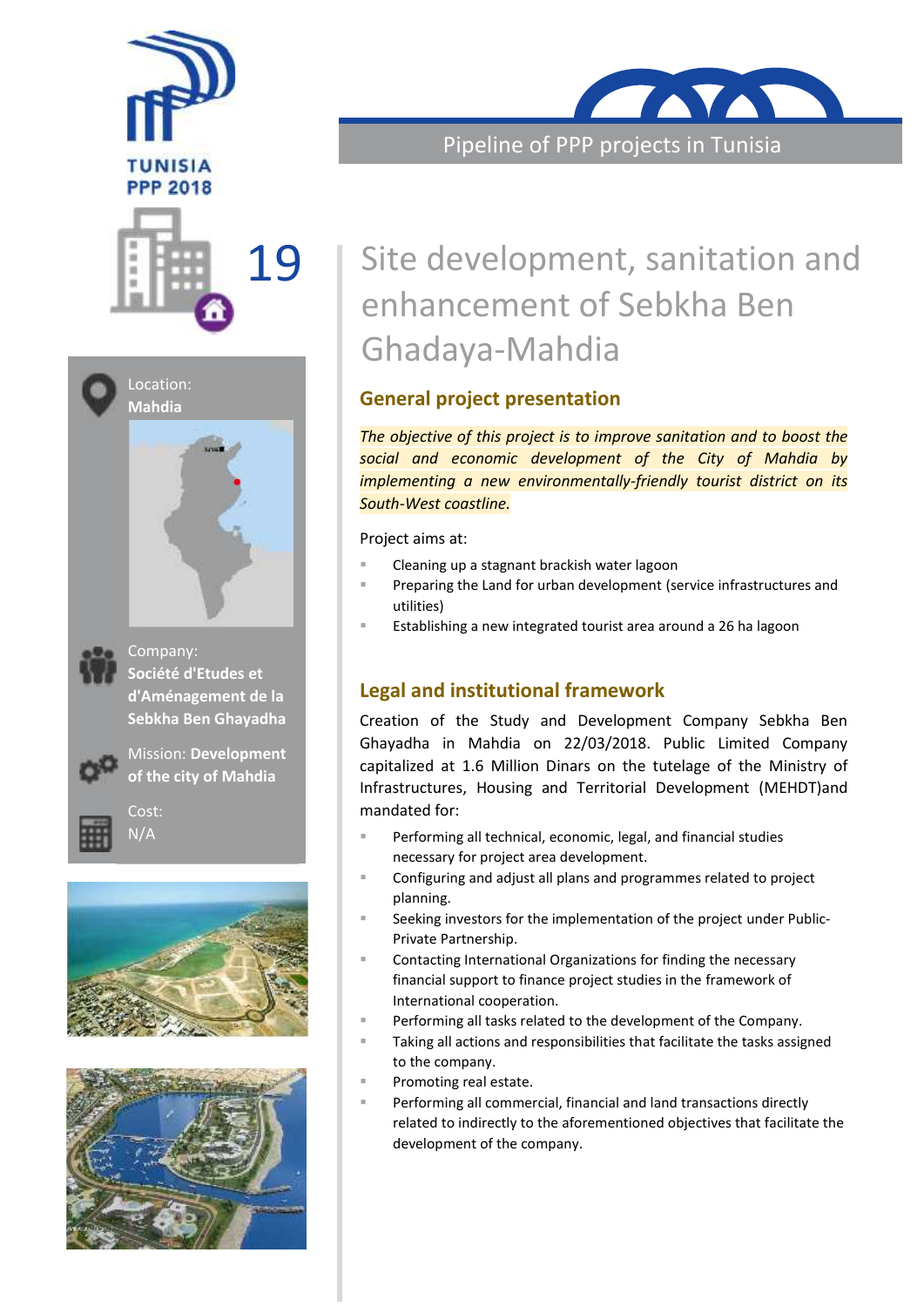### **Functional scope of the project**

- Innovative and eco-compatible investments concerning the development of the project area for ensuring a strong attractiveness of the destination for a diversified tourism;
- Sustainable development around a new model of a more environmentally-friendly based tourism economy, more ethical and more respectful of the environment, heritage and culture, structured around the networking of an "economic cluster of actors".

### **Technical studies: achieved, on going or to be performed**

Land preparation works have been performed through a 2-phase engineering programme that ended in 2018:

- 1st phase (2007-2011): Creation of 26 ha lagoon 2/4m depth), of its stabilized embankments and of the main service road for the area
- 2nd phase (2016-2018) opening of the lagoon to the sea and construction of stream regulation systems (non-return shuttles). This phase is completed.

#### Next project phases are to comprise:

- A set of social, economic, environmental, spatial, technical and financial feasibility studies aimed at formulating an overall tourism development strategy, including tourism targets.
- An overall operational programme, comprising:
	- *A quantified description of Mahdia current situation with regard to employment and infrastructure gaps and potential for the development of new tourist activities;*
	- *A description of an appropriate strategy and the selected priorities for attaining the development objectives and for triggering the economic development of Mahdia*
	- *A Frame of Reference for a human resource strategy servicing the project and improving the local labour market;*
	- *A frame of reference for environmental improvements concerning both natural and cultural heritage, as well as the establishment of an environmentallyfriendly sustainable urban development*
- *An urban development framework programme,*
- *Appropriate indicators and targets;*
- *Consistency demonstrated with National polices (environment, competition, public procurement etc.);*
- *An indicative financial table with the financial contribution from National and International Public Granting, Loans form International organizations and the provisional funding from the Private sector;*
- *A description of the management and control arrangements that have been set up for the implementation of the project;*
- *An account of partners consultation steps and the arrangements and provisions for their involvement;*
- *An outline of the arrangements for monitoring and evaluation;*
- Publicity and promotion actions for the *project.*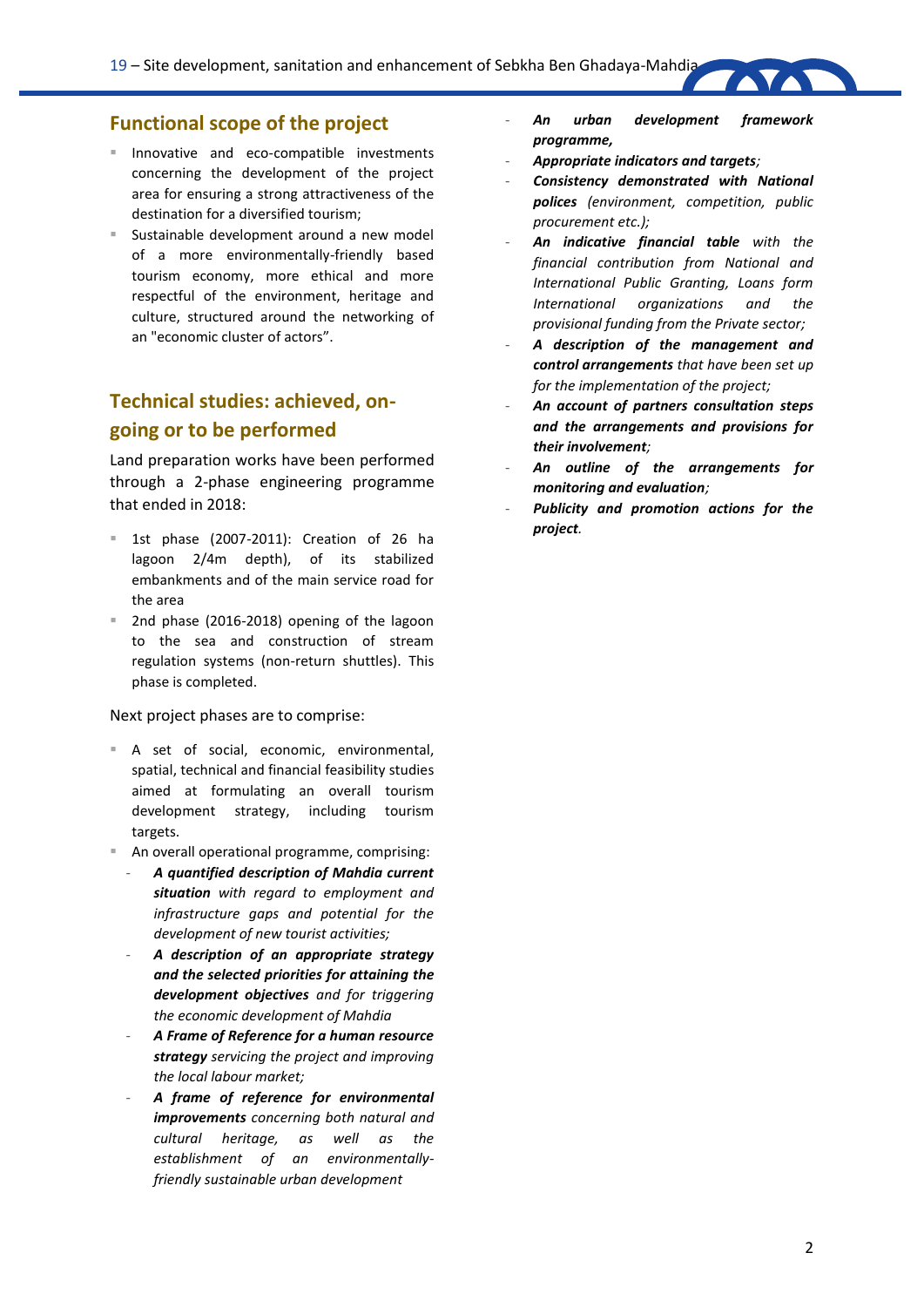### **Challenges (technical, social, economic or others)**

| pproach.      | <b>Challenges</b>                                                                                                                                                                                                                                                                                                                                                                                                                                                                                    |
|---------------|------------------------------------------------------------------------------------------------------------------------------------------------------------------------------------------------------------------------------------------------------------------------------------------------------------------------------------------------------------------------------------------------------------------------------------------------------------------------------------------------------|
| Sectoral      | Promote space-saving urban development<br>Seaside and cultural tourism, at the heart of development, possibility for ensuring a mix<br>between tourism accommodation products and housing<br>Promote urban and inter-urban mobility and a balance between transportation modes,<br>including specific links with the railway station<br>Use the project for strengthening historical/traditional activities and diversify the economy<br>Comprehensive and effective joint management of the project |
| Integrated    | Multiple and sustainable economic development<br>Consistent social and economic development of the territory<br>Co-produce shared and exemplary sustainable development                                                                                                                                                                                                                                                                                                                              |
| Environmental | Adaptation and fight against climate change through bio-climatic urban development and<br>architecture<br>Integrated urban project benefitting to Mahdia's population and to tourists                                                                                                                                                                                                                                                                                                                |

# **Summary PPP feasibility study of the project**

### **International benchmarks**

The table below illustrates some Partnerships models between Government and private sector in real estate development activities similar to Sebkha ben Ghayadha project.

| <b>Country</b> | <b>Development</b> | <b>Contracting model</b>                                                                                                                                                                                                                                                   |
|----------------|--------------------|----------------------------------------------------------------------------------------------------------------------------------------------------------------------------------------------------------------------------------------------------------------------------|
| <b>Dubai</b>   | Dubai Parks        | Concession                                                                                                                                                                                                                                                                 |
|                | and Resorts,       | City of Dubai has appointed Meraas holding as Master developer to develop the whole park.                                                                                                                                                                                  |
|                | Jebel Ali          | Tabreed signed a long term concession agreement with Meeras, to provide 45,600 RT of<br>cooling. The contract for design, procurement, construction and commissioning services for<br>facility was awarded to SNC-Lavalin Gulf Contractors, at a value of C\$37.0 million. |
|                | Dubai Design       | BOO                                                                                                                                                                                                                                                                        |
|                | <b>District</b>    | Empower, a subsidiary of the Developer (TECOM Investments) secured a contract to provide<br>up to 120,000 RT of capacity to the project, boosting the company's portfolio by $\sim$ 12.0%. The<br>facility is to be funded from Empower's own balance sheet.               |
| Kingdom        | Jabal Omar         | BOOT:                                                                                                                                                                                                                                                                      |
| of Saudi       | development        | Central District Cooling Company (CDCC), a special purpose vehicle owned by Saudi Tabreed                                                                                                                                                                                  |
| Arabia         | (Holy City of      | (60%) and the Jabal Omar Development Company (40%), entered into a 20 year BOOT                                                                                                                                                                                            |
|                | Mecca)             | agreement for the construction of a 55,000 RT project in 2011. The expected cost of the<br>project was SAR 500 million. SNC-Lavalin was contracted by CDCC for the design,<br>procurement, construction and commissioning of the facility.                                 |
| Qatar          | Lusail city        | EPC (turnkey) contract: Marafeg Qatar, a subsidiary of Qatari Diar, designed, managed and                                                                                                                                                                                  |
|                | Marina             | supervised the project. The BUTEC/ADC Joint Venture was selected for the design,                                                                                                                                                                                           |
|                | District           | procurement, construction and plant commissioning of the project. Drake & Scull Engineering<br>won a \$29.9m contract for the design and build of the plant.                                                                                                               |